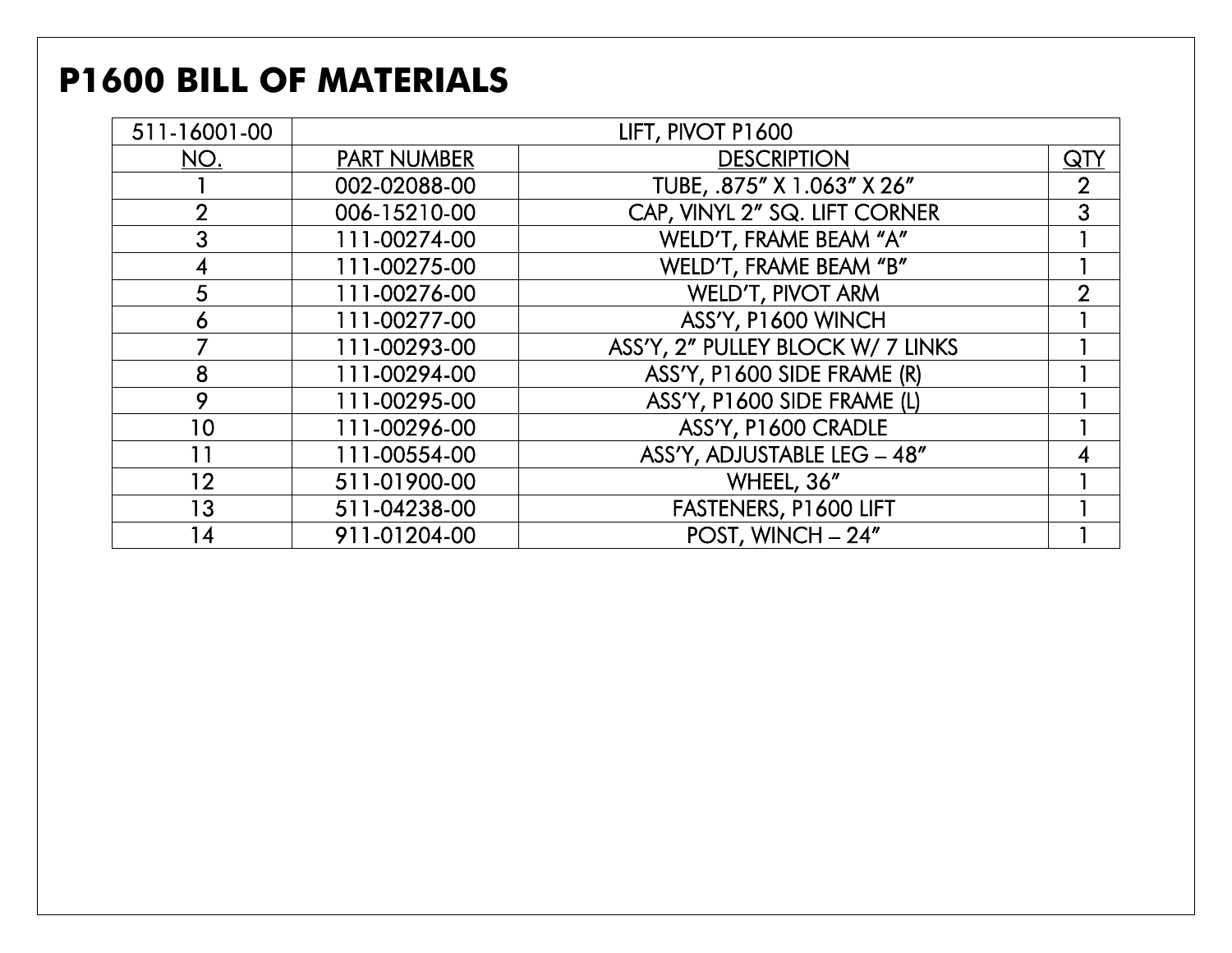#### **P1600 SUB-ASSEMBLIES**

| <u>NO.</u> | <b>PART NUMBER</b> | <b>DESCRIPTION</b>            | $\overline{\mathsf{Q}\mathsf{T}}$ |
|------------|--------------------|-------------------------------|-----------------------------------|
| O          | 111-00277-00       | ASS'Y, P1600 WINCH            |                                   |
|            | 001-70103-00       | HHCS, 3/8-16 X 3/4" 18-8 SS   |                                   |
|            | 001-70105-00       | HHCS, 3/8-16 X 1" 18-8 SS     |                                   |
|            | 001-71017-00       | FLAT WASHER, 3/8" SAE SS 18-8 |                                   |
|            | 001-76071-00       | NUT, NYLOCK 3/8-16 ALUM.      |                                   |
|            | 002-03327-00       | MOUNT, WINCH $- 9.5''$        |                                   |
|            | 007-00100-00       | <b>WINCH, MANUAL</b>          |                                   |
|            | 111-00278-00       | ASS'Y, CABLE P1600            |                                   |
|            | 911-10808-00       | TUBE, .72 OD X .065 - 0.594"  |                                   |

| <u>NO.</u>      | <b>PART NUMBER</b> | <b>DESCRIPTION</b>               | $\overline{\mathsf{Q} \Gamma}$ |
|-----------------|--------------------|----------------------------------|--------------------------------|
| 10 <sup>°</sup> | 111-00296-00       | ASS'Y, P1600 CRADLE              |                                |
|                 | 001-70219-00       | HHCS, 1/2-13 X 4" 18-8 SS        |                                |
|                 | 001-71021-00       | <b>FLAT WASHER, 1/2" 18-8 SS</b> |                                |
|                 | 001-76072-00       | NUT, NYLOCK 1/2-13 ALUM.         |                                |
|                 | 111-00042-00       | ASS'Y, 3" PULLEY                 |                                |
|                 | 111-00303-00       | WELD'T, P1600 CRADLE             |                                |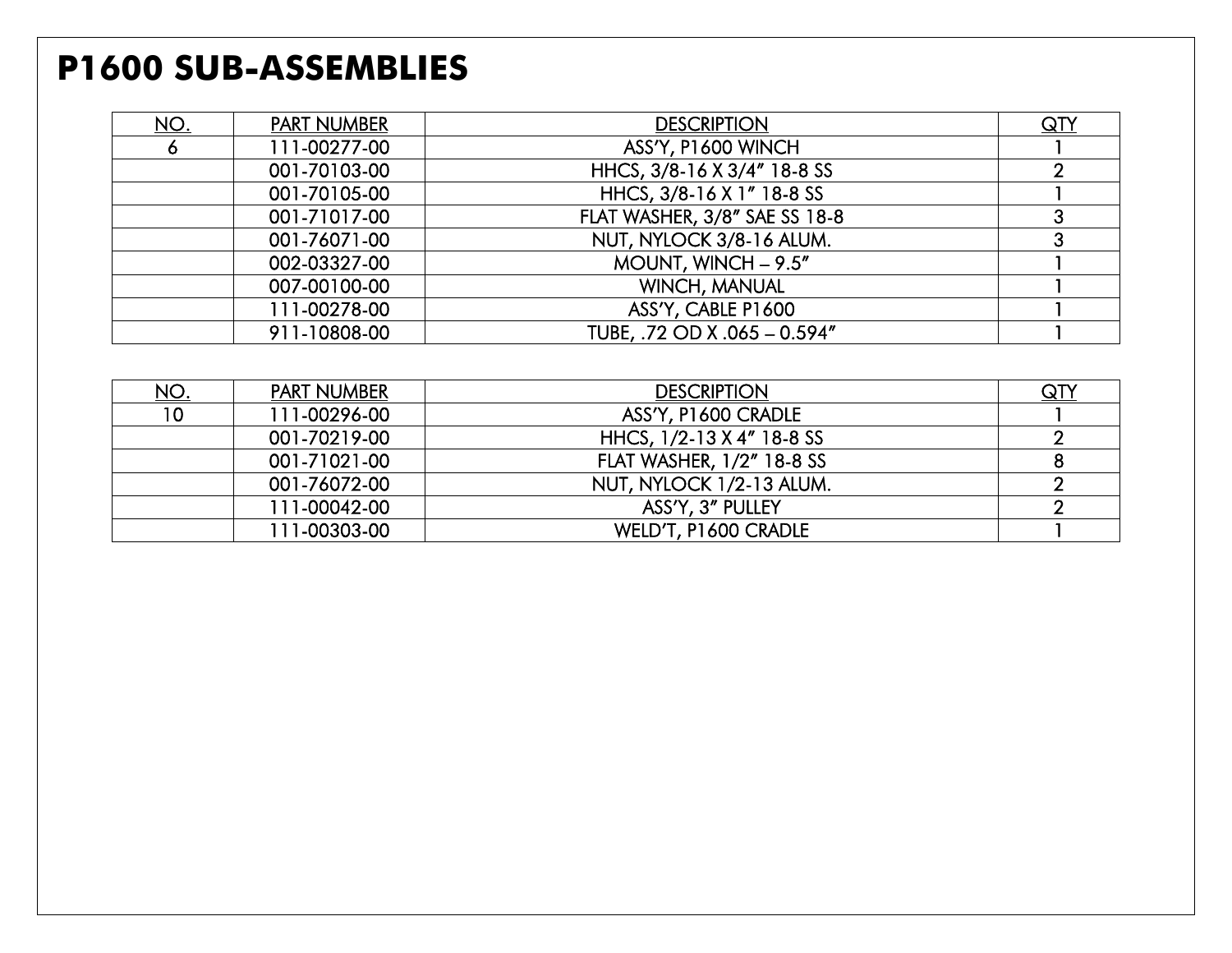#### **P1600 Frame Exploded View A**

LIFT P/N 511-16001-00

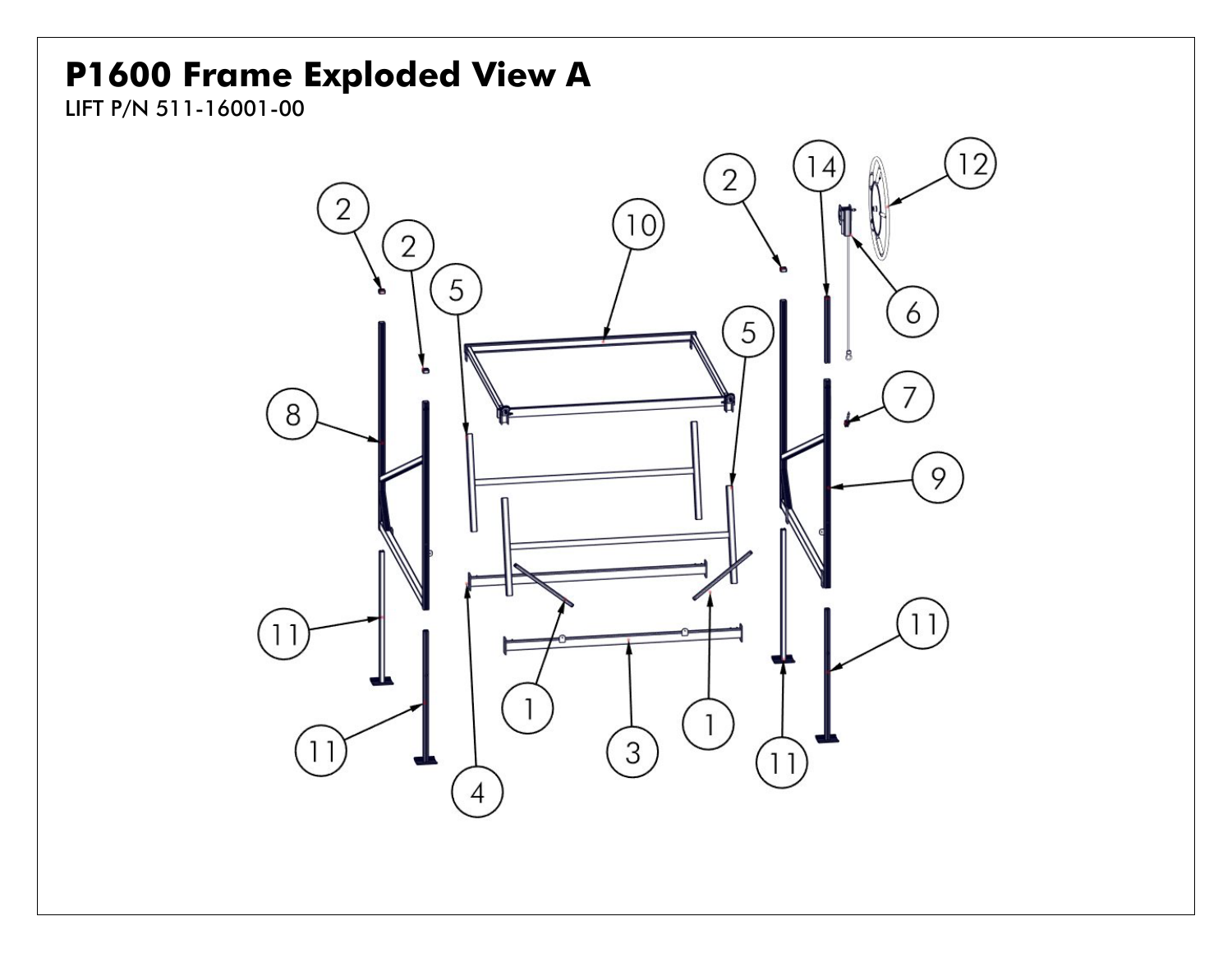### **P1600 FASTENERS**

| <u>NO.</u> | <b>PART NUMBER</b> | <b>DESCRIPTION</b>            | $\overline{\mathsf{Q}\mathsf{T}}$ |
|------------|--------------------|-------------------------------|-----------------------------------|
| 13         | 511-04206-00       | FASTENERS, P1600 LIFT         |                                   |
| 13A        | 001-70010-00       | HHCS, 1/4-20 X 1-3/4" 18-8 SS | $\overline{2}$                    |
| 13B        | 001-70103-00       | HHCS, 3/8-16 X 3/4" 18-8 SS   |                                   |
| 13C        | 001-70107-00       | HHCS, 3/8-16 X 1-1/4" 18-8 SS | 16                                |
| 13D        | 001-70110-00       | HHCS, 3/8-16 X 1-3/4" 18-8 SS |                                   |
| 13E        | 001-70115-00       | HHCS, 3/8-16 X 3" 18-8 SS     | $\overline{2}$                    |
| 13F        | 001-70219-00       | HHCS, 1/2-13 X 4" 18-8 SS     | 8                                 |
| 13G        | 001-71017-00       | FLAT WASHER, 3/8" SAE SS 18-8 | 3                                 |
| 13H        | 001-71021-00       | FLAT WASHER, 1/2" 18-8 SS     | 16                                |
| 13I        | 001-75001-00       | NUT, NYLOCK 1/4-20 ALUM.      | $\overline{2}$                    |
| 13J        | 001-76071-00       | NUT, NYLOCK 3/8-16 ALUM.      | 22                                |
| 13K        | 001-76072-00       | NUT, NYLOCK 1/2-13 ALUM.      | 8                                 |
| 13L        | 001-76349-00       | NUT, 3/8-16 ALUM.             |                                   |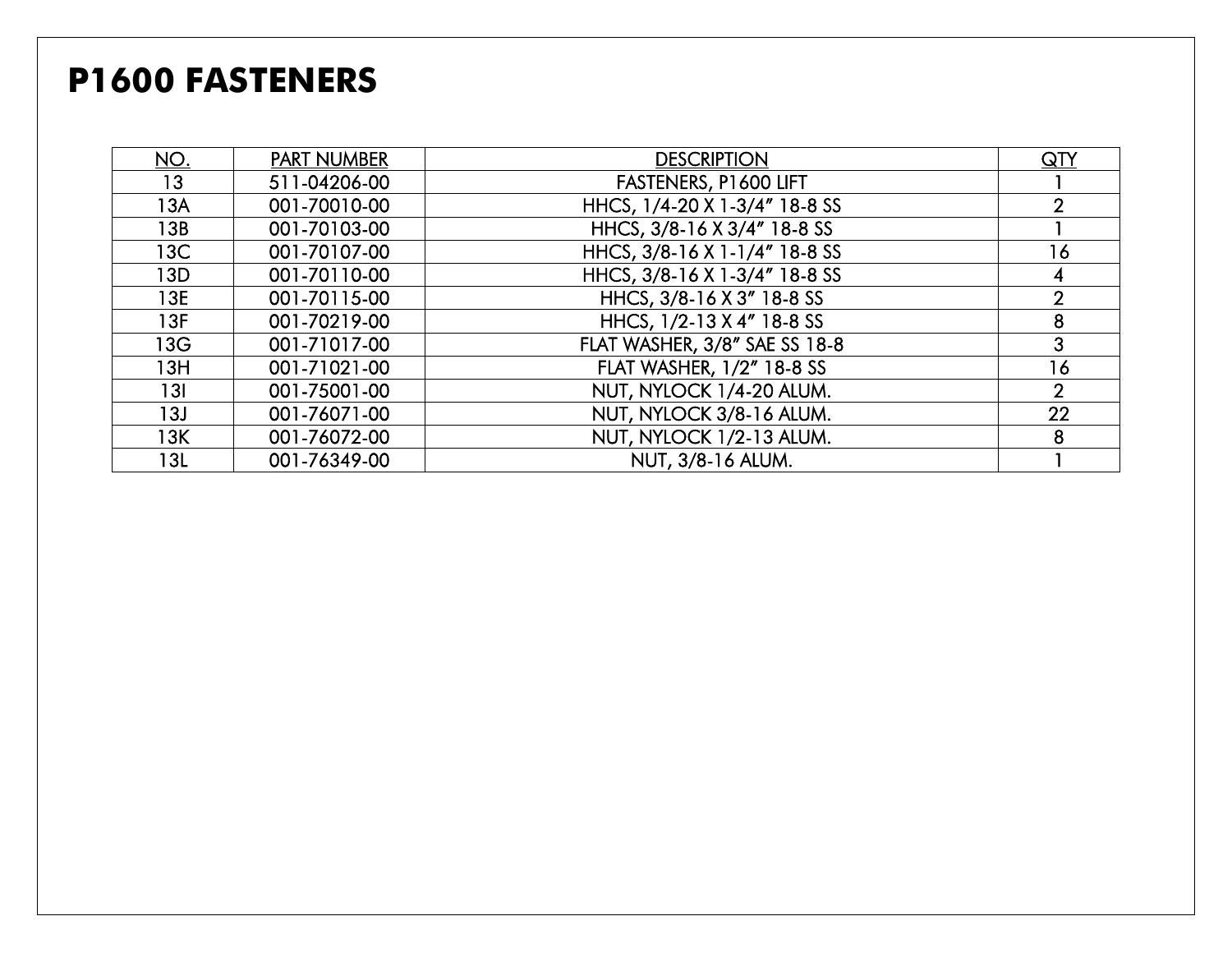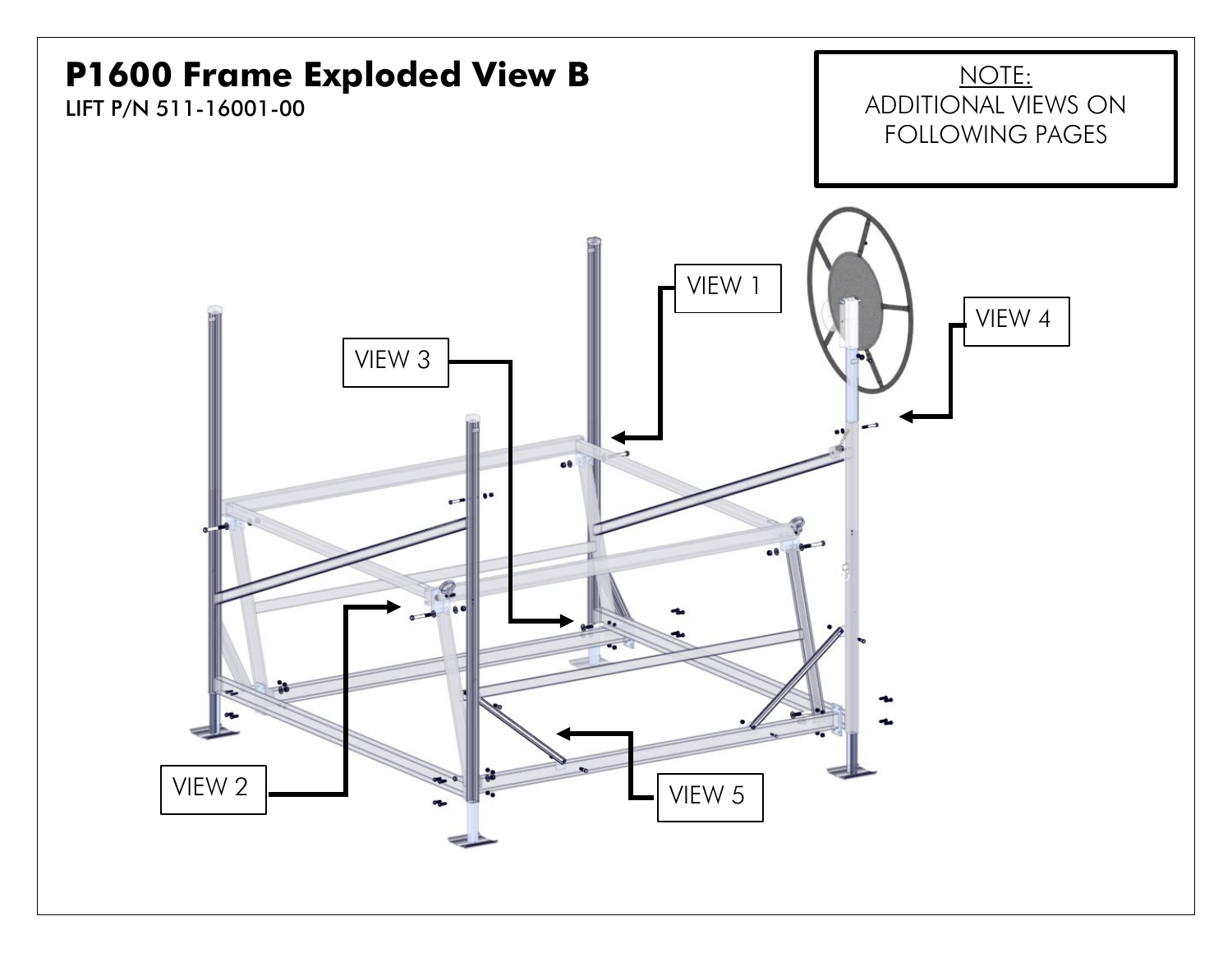# **P1600 Frame Exploded Views 1 & 2**

LIFT P/N 511-16001-00